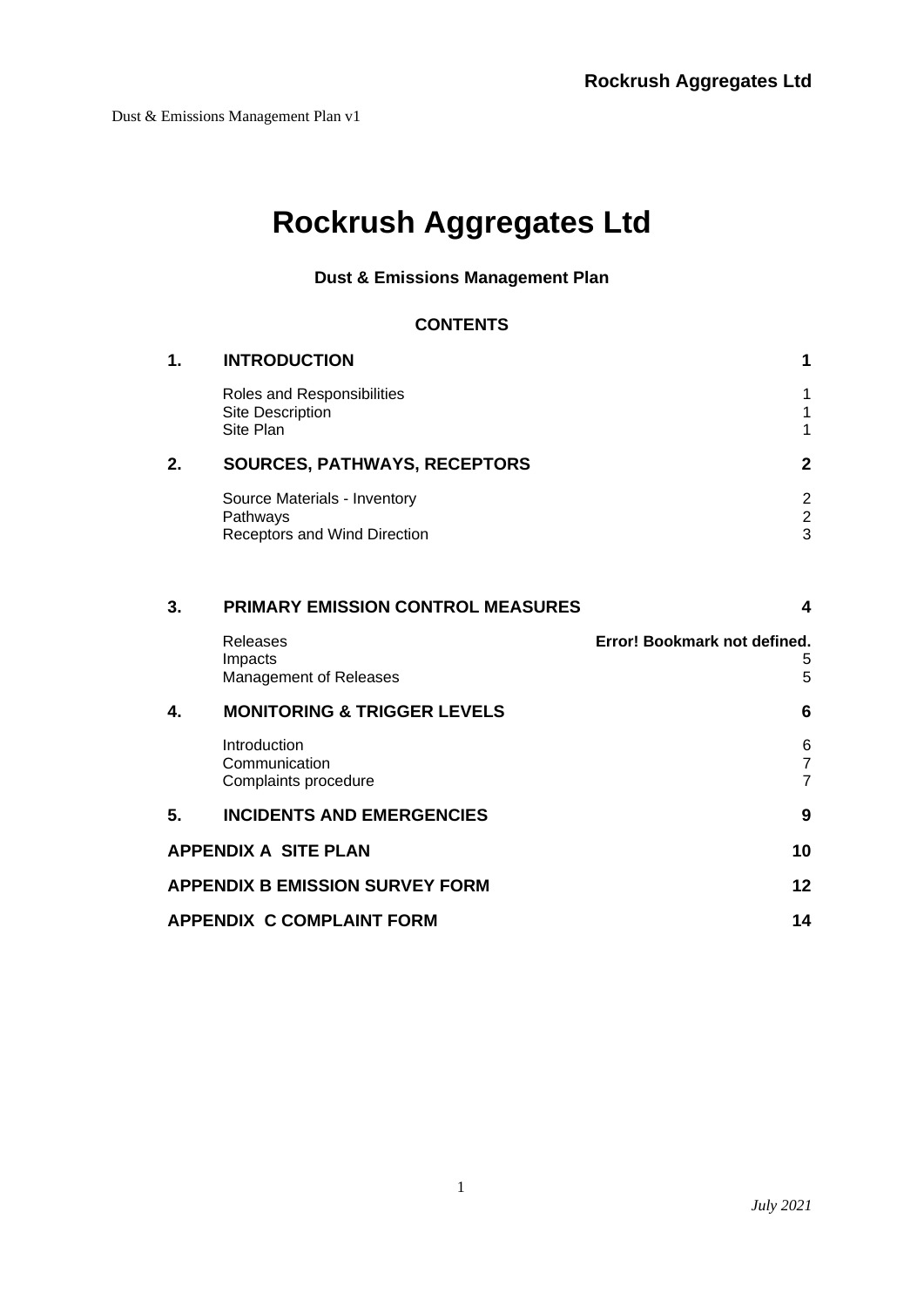#### <span id="page-1-0"></span>**1. INTRODUCTION**

- 1.1 This document provides the Emissions Management Plan prepared in accordance with Environment Agency Guidance<sup>1</sup> in support of environmental permit application For a waste facility at Rockrush Aggregates Ltd Matts Hill Farm, Matts hill Lane, Gillingham, ME9 7UY.
- <span id="page-1-1"></span>1.2 It relates to the waste recycling facility proposed to be operated by Rockrush Aggregates Ltd which is currently under construction and due to be operational late 2021.
- 1.3 The overall responsibility for this procedure is the Environmental Manager. The Environmental Manager will be responsible for ensuring the all staff are trained in this procedure.
- 1.4 The Site Manager is responsible for ensuring that the day-to-day operations are carried out in accordance with this procedure.
- 1.5 All staff are responsible for implementing this procedure and have a duty to carry out their roles to prevent emissions.
- 1.6 This plan aims to identify dust emission points as part of the waste recycling process process. These are identified in table 1 below. It must be noted that **these are not continuous emissions but intermittent emissions as part of the proposed operation**. However on occasion dust emissions may emanate from this source and it is for that reason this DEMP has been drafted.

#### **Site Description**

- <span id="page-1-2"></span>1.7 The site is located south of the M2 in Kent at Matt's Hill Farm. The site is approximately 0.25 Hectares and mainly impermeable concrete. The site is surrounded by rural countryside and agriculture. There is a SSSI approx. 300m to the East. The site is also in a SPZ1.
- 1.8 **Site operation** includes the delivery, storage and treatment of non-hazardous construction & demolition waste by crushing and sorting/grading.

#### **Site Plan**

- <span id="page-1-3"></span>1.9 A basic site layout is provided in Appendix A.
- 1.10 The company Environmental Management System (EMS) will be updated and revised accordingly as a living document as environmental management develops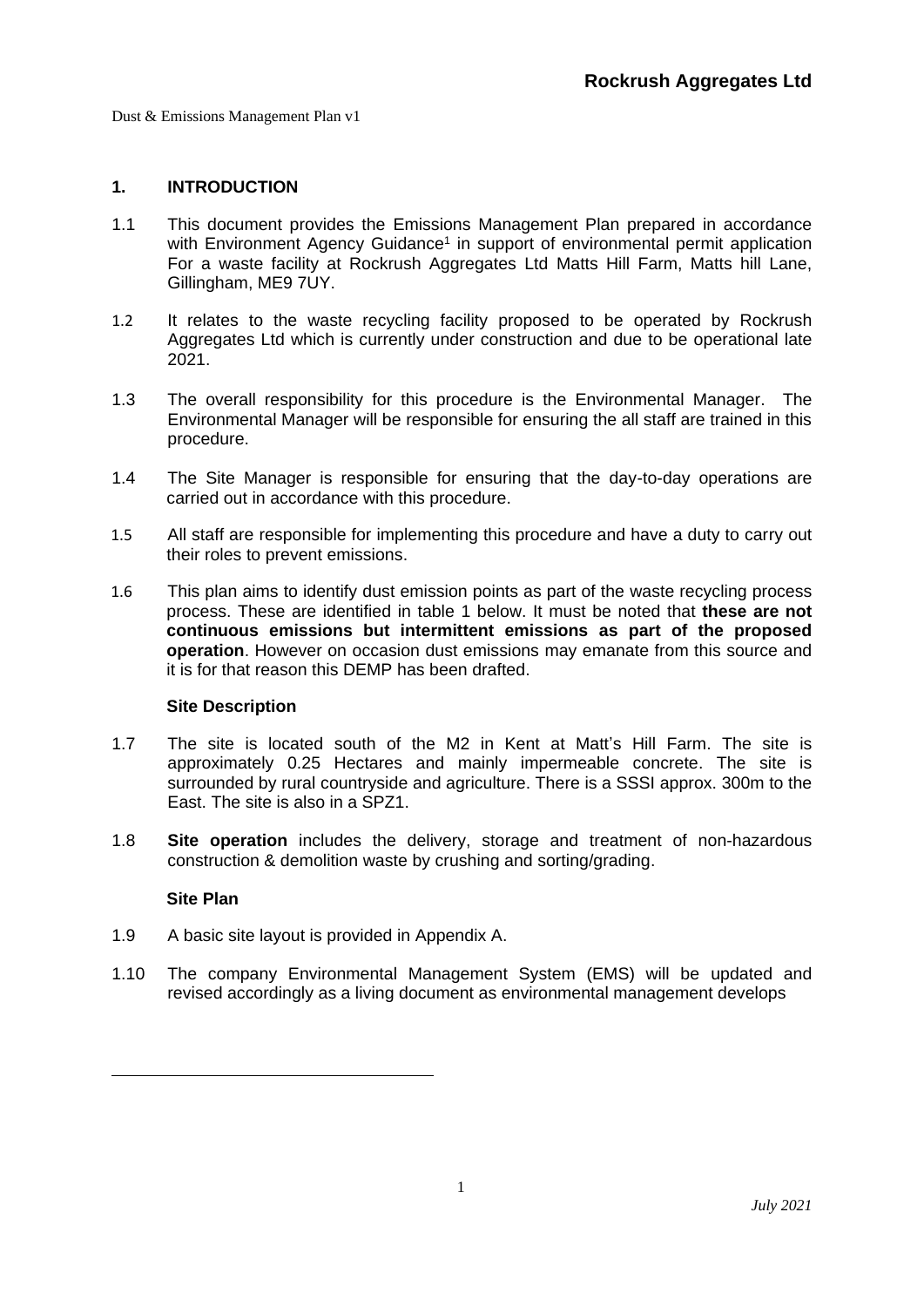# <span id="page-2-0"></span>**2. SOURCES, RELEASES, IMPACTS**

- 2.1 This section sets out the protection sources of emissions, potential release points and receptors and abatement
- 2.2 Waste is stored in covered firebays externally and treated within the building.

#### **Source Materials - Inventory**

<span id="page-2-1"></span>2.3 Given the materials used in the process, it is considered that the which are most likely to give rise to emissions are those in [Table 1.](#page-2-3)

| <b>Emission</b><br>source                            | <b>Activity Description</b> | <b>Storage</b><br><b>Technique</b>                    | <b>Emissions &amp; Abatement</b>             |
|------------------------------------------------------|-----------------------------|-------------------------------------------------------|----------------------------------------------|
| Yard<br>Loading/Unloading                            |                             | Stored in<br>covered bays<br>(covered)                | Covered storage bays, Damping<br>if required |
| Crushing of non-haz C&D<br>Crusher<br>waste          |                             | Stored under<br>cover                                 | Covered and damped down<br>as necessary      |
| Sorting non-haz waste into<br>Grader/sorter<br>sizes |                             | Dust<br>suppression<br>as per<br>manufacturer<br>spec | Waste stored in covered bays                 |

#### <span id="page-2-3"></span>**Table 1 Source Materials**

- 2.4 It is anticipated that the likelihood of dust being emitted from these materials is medium on delivery or movement.
- 2.5 It is anticipated that the likelihood of mud being emitted from these materials is medium on delivery or movement
- 2.6 It is anticipated that the likelihood of mud & dust being generated from on-site activities is medium.

#### **Pathways**

<span id="page-2-2"></span>2.7 The pathways by which the emissions from the sources identified above may impact upon a receptor are primarily: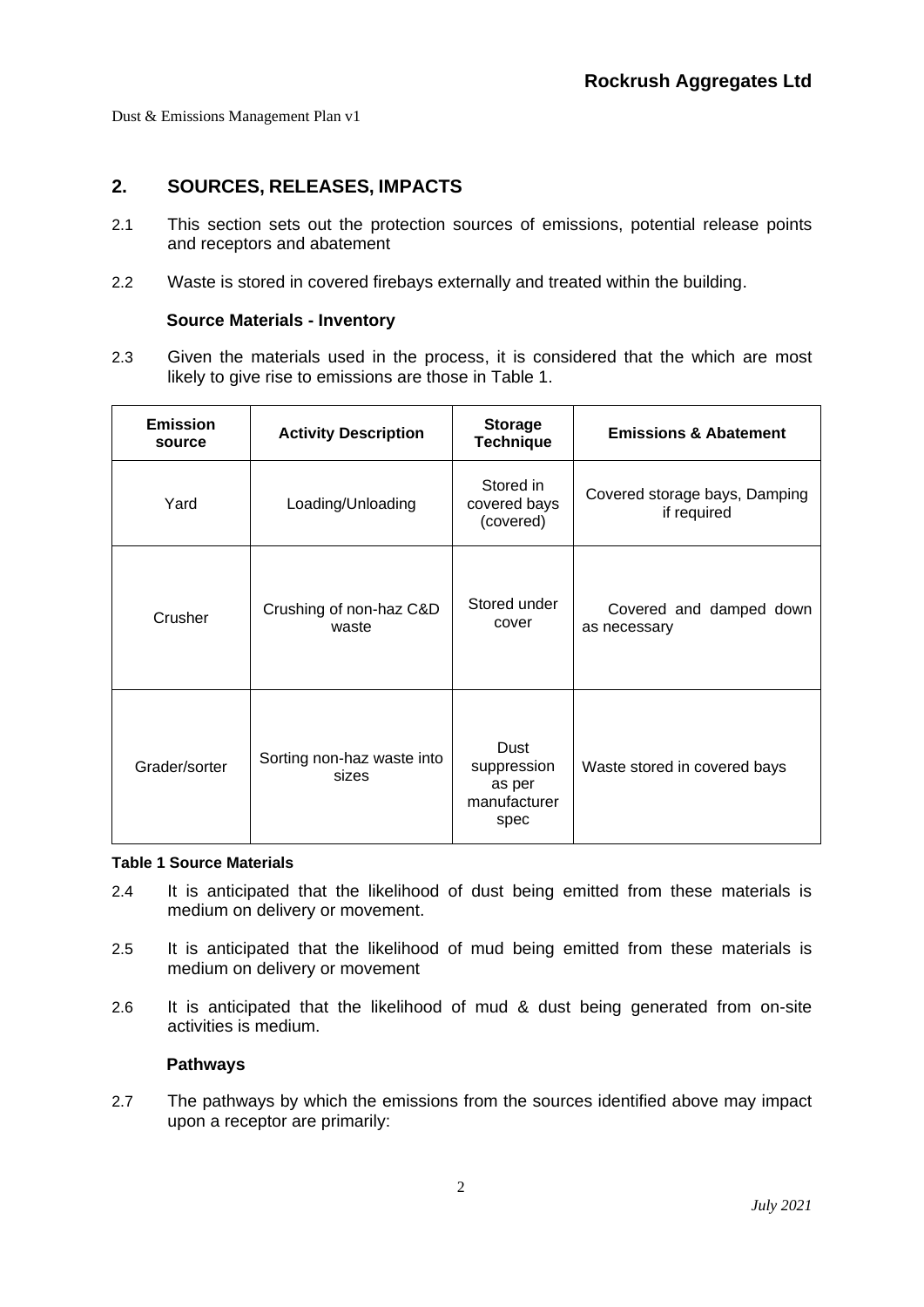- 1. **Air** Movement of dust through air, particularly relevant on a site which will store waste.
- 2. **Mud via** vehicle wheels onto and off of site

3. **Direct exposure.** Particularly for staff, they will be exposed immediately to any dusts from the handling on site.

#### **Receptors and Wind Direction**

- <span id="page-3-0"></span>2.8 The site is on an open rural estate which means key receptors sensitive to dust are staff and visitors to the businesses which surround the site as well as environmental receptors. There is a SSSI or sensitive receptors within 300m and the site is located within a SPZ. The area is one of light industrial/agricultural activity with one close residential neighbour.
- 2.9 The nearest residential properties are located on the immediate west boundary of the site.
- 2.10 The key receptors are shown in Figure 1 below.
- 2.11 The prevailing wind direction in the area, where the site is located, is South-Westerly<sup>2</sup> away from immediate neighbours.
- 2.12 The source Pathway Receptor Model can be seen in appendix D

<sup>2</sup> http://www.metoffice.gov.uk/climate/uk/regional-climates/so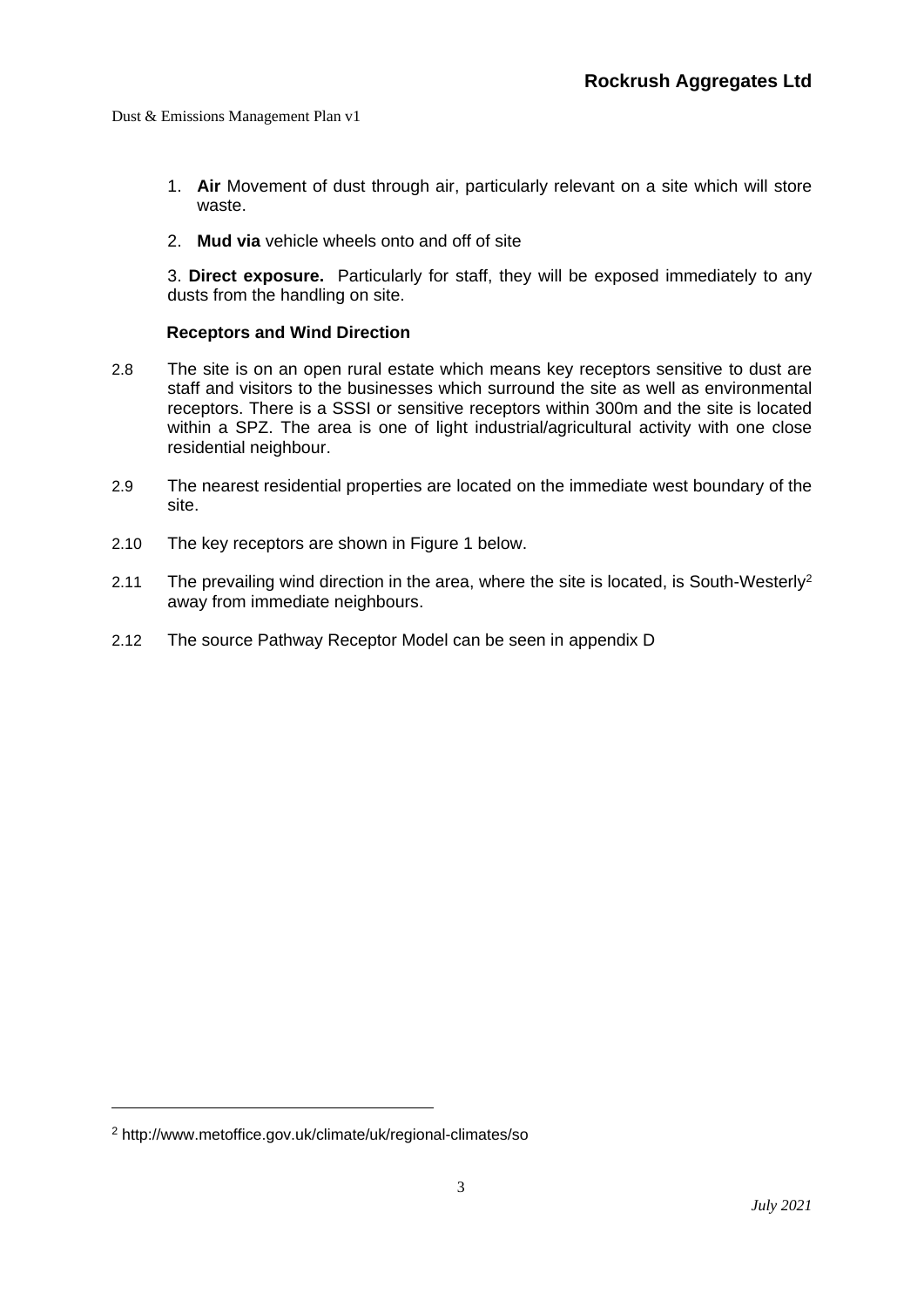

**Figure 1: Site and Key Receptors**

# <span id="page-4-0"></span>**3. PRIMARY EMISSION CONTROL MEASURES**

- 3.1 The control measures set out in this EMP are commensurate with the medium mud/dust potential for the wastes.
- 3.2 Dust can only cause an impact when it is received at a receptor site. This EMP has identified that the key opportunities for release of mud/dust are anticipated to be:
	- 1. When wastes are delivered to site and trandferred into 2.
	- 2. When dust is emitted from waste handling and transfer into bays.
	- 3. When waste is handled on site
	- 3. When product is loaded and removed from site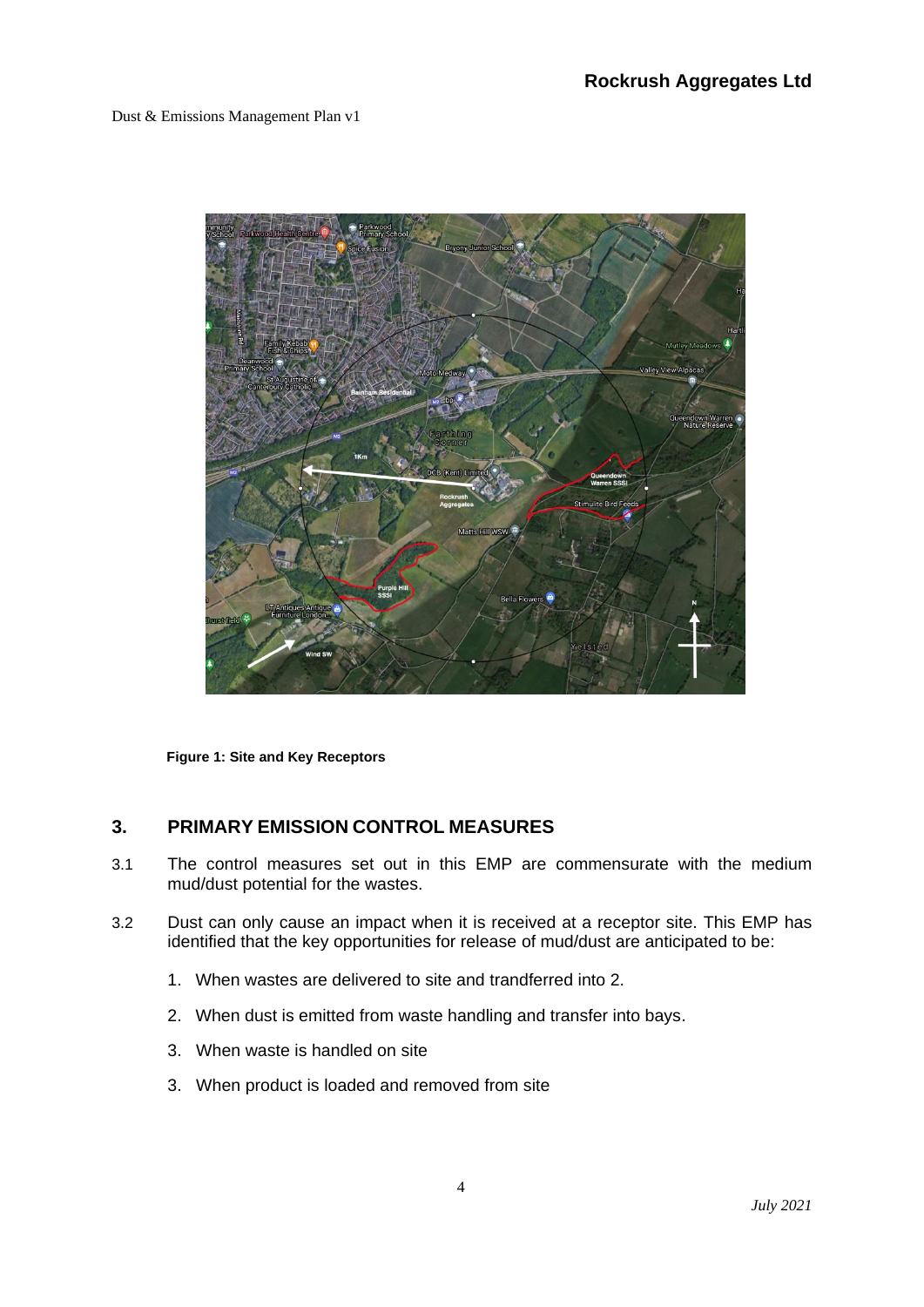#### **Dust Suppression**

The site has access to a mains water supply, and this can be used for for dust suppression if required in the yard areas.

#### **Handling**

Handling is minimised by careful loading, handling and unloading. This minimises dust emissions but also protects the machinery from adverse wear and tear and is an integral part of the waste process.

#### **Impacts**

- <span id="page-5-0"></span>3.3 The impacts of any emissions released as a result of Rockrush Aggregates Ltd activities will be linked to the receptors identified in Section [1,](#page-1-0) although dust is more likely to cause annoyance to neighbours rather than any lasting environmental impact due to it's inert nature.
- 3.4 The receptors are more likely to be impacted upon by emissions in the following conditions:
	- Prevailing wind direction is towards receptors; and
	- Local weather conditions. Warm weather will contribute to the increased dust levels, although wind would act as the main transport agent.
	- Wet weather will damp down dust but contribute to increased levels of mud on surfaces
	- Cumulative impacts. It is anticipated that cumulative impacts will be minimal. The site is not in an area dominated by facilities which may cause additional mud/dust.
- 3.5 The impacts of emissions from the site are anticipated to be minimal, given the nature of the material being handled and the location within a rural industrial setting. However, this will be confirmed regularly with monitoring and communication with neighbours. Visual monitoring is considered sufficient given prevailing wind direction and distance from sensitive receptors. The site daily log will record wind direction & strength and not any visible dust blows and act accordingly.

#### **Management of Emissions**

- <span id="page-5-1"></span>3.6 If emission monitoring or complaints indicate a problem, Rockrush Aggregates Ltd will respond appropriately. Management measures to control releases will include:
	- **Reducing the handling time on site of materials.** As part of the site's Management System, information on the materials on site will be recorded via a ticketing system, including arrival time on site. The Site Manager is responsible for ensuring the residence time of materials site does not exceed that set out in the permit and therefore is able to identify how long each material is on site.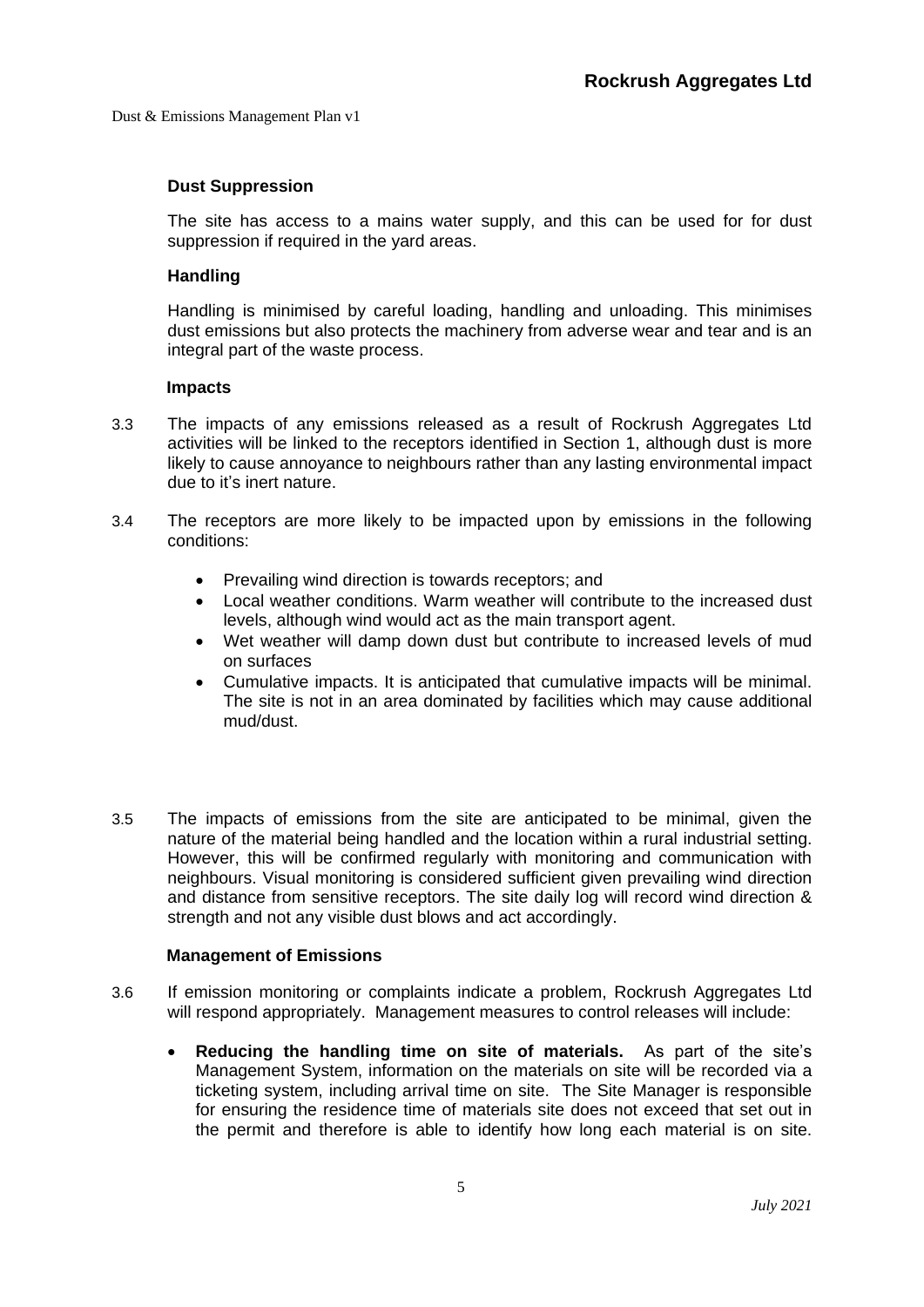Minimal handling will ensure that raw material & product are not moved too frequently and dust propagation is minimised

If the Site Manager deems that emissions are causing a disturbance, the Site Manager will log this as an incident, using the appropriate forms from the Management System and will take corrective action

The site management will liaise with the waste producers and transport contractors, with a view to minimising the storage and transport periods for the waste being delivered to the site;

- **Unanticipated Emissions.** Any unexpected emissions will be recorded as to composition, date and time noted at site and cause.
- **Containment and abatement**. Given the nature of the material handled on site, it is not considered necessary to implement containment and abatement techniques, other than those mentioned above. However, this is a 'live' document and as such will adapt if emissions arise which are not managed by the actions in this EMP. As standard damping down, wheel washes and sheeting will be employed in any case.

#### <span id="page-6-1"></span><span id="page-6-0"></span>**4. MONITORING & TRIGGER LEVELS**

#### **Introduction**

- 4.1 To ensure that the emissions control measures set out in Section [3](#page-4-0) are being effective, Rockrush Aggregates Ltd will ensure monitoring is in place and communication with potential receptors is maintained.
- 4.2 The following monitoring activities are regularly undertaken to ensure continuous improvement:
	- Site inspections by the site manager (as outlined below)
	- Site audits conducted by the company's management;
	- Site audits and inspections by the Environment Agency.
- 4.3 All site personnel will be responsible for reporting any dust/mud emission problems immediately to the site manager (or deputy).

#### **Emissions monitoring**

4.4 The Site Manager will ensure that regular inspections are made of the site and its perimeter in order to identify any sources of emissions and to establish whether any dust/mud is discernible at the perimeter and thus likely to impact upon receptors and neighbours or other road users.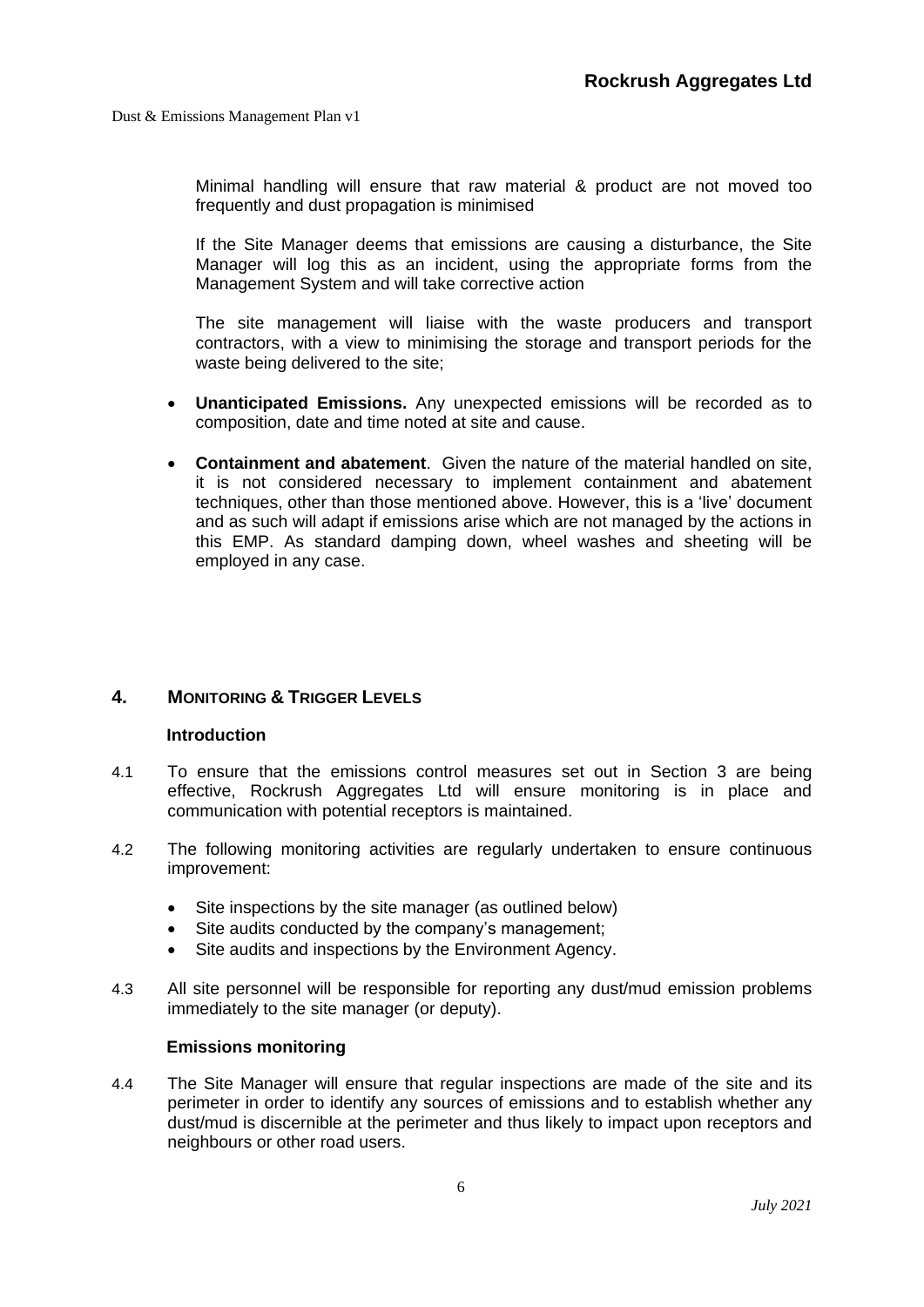- 4.5 In the event that mud/dust is detected at the site boundary, additional monitoring will be undertaken at the sensitive receptors in accordance with Appendix B.
- 4.6 An inspection will also take place in response to complaints. The surveyor will undertake the survey at the location of the complaint and at potentially sensitive receptor locations in the vicinity downwind from the site. At each location observations are made concerning the intensity of the dust/mud, its persistence and character (these details will be logged in the pro forma, see Appendix C).
- 4.7 The surveyor may be the site manager or alternatively a staff member from the office or external person who is not used to the emissions on the site.
- 4.8 **Trigger Levels.** If emissions are detected at the assessment location and is judged to be a moderate or unacceptable, as defined in reference Table A - Appendix B, then the Site Manager and Management Team will be informed immediately, and corrective actions will be determined and implemented.

| <b>Technique</b>                          | <b>Frequency</b>                                                                                                                          |
|-------------------------------------------|-------------------------------------------------------------------------------------------------------------------------------------------|
| Dust/mud Monitoring<br>visible inspection | Daily & Weekly at site perimeter.<br>Positive Detection will lead to receptor monitoring.<br>Increase frequency in response to complaints |
| Complaints system                         | Continuous (24 hours) via telephone reporting system to<br><b>Environment Agency</b><br>Direct complaints to site in operational hours    |

4.9 Monitoring Frequency will be in accordance with [Table 2](#page-7-2)

#### <span id="page-7-2"></span><span id="page-7-0"></span>**Table 2 Monitoring Frequency**

#### **Communication**

- 4.10 **Liaison with neighbours.** If emissions are anticipated on site or weather conditions predicted indicate dust/mud will increase, the Site Manager will liaise with neighbours and ensure they are aware of the situation, how long it is expected to last and how to make a complaint.
- 4.11 **Signboard.** The site will have a legible signboard giving contact details for the Environment Agency and the operator. These numbers can be used in order to make a complaint.

#### **Complaints procedure**

<span id="page-7-1"></span>4.12 All complaints, whether direct from people in the neighbourhood, or via the Environment Agency will be treated seriously by Rockrush Aggregates Ltd and recorded in the Complaints Form in Appendix C.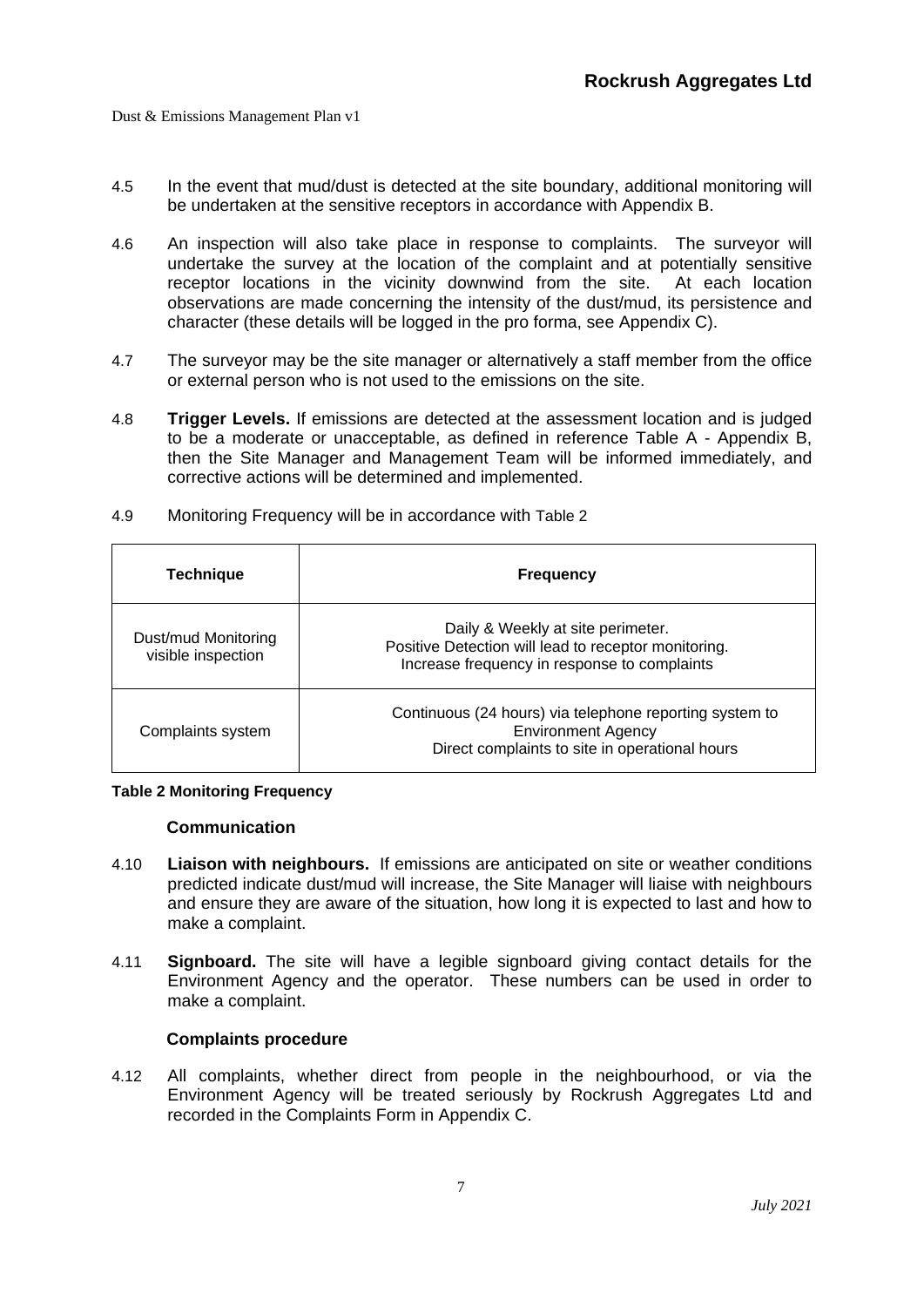4.13 Trigger Levels. The operator recognise that persistent dust/mud can be a concern for neighbours and residential areas. Every complaint is a trigger for management to take action to investigate the cause of a complaint, as set out in the complaints form.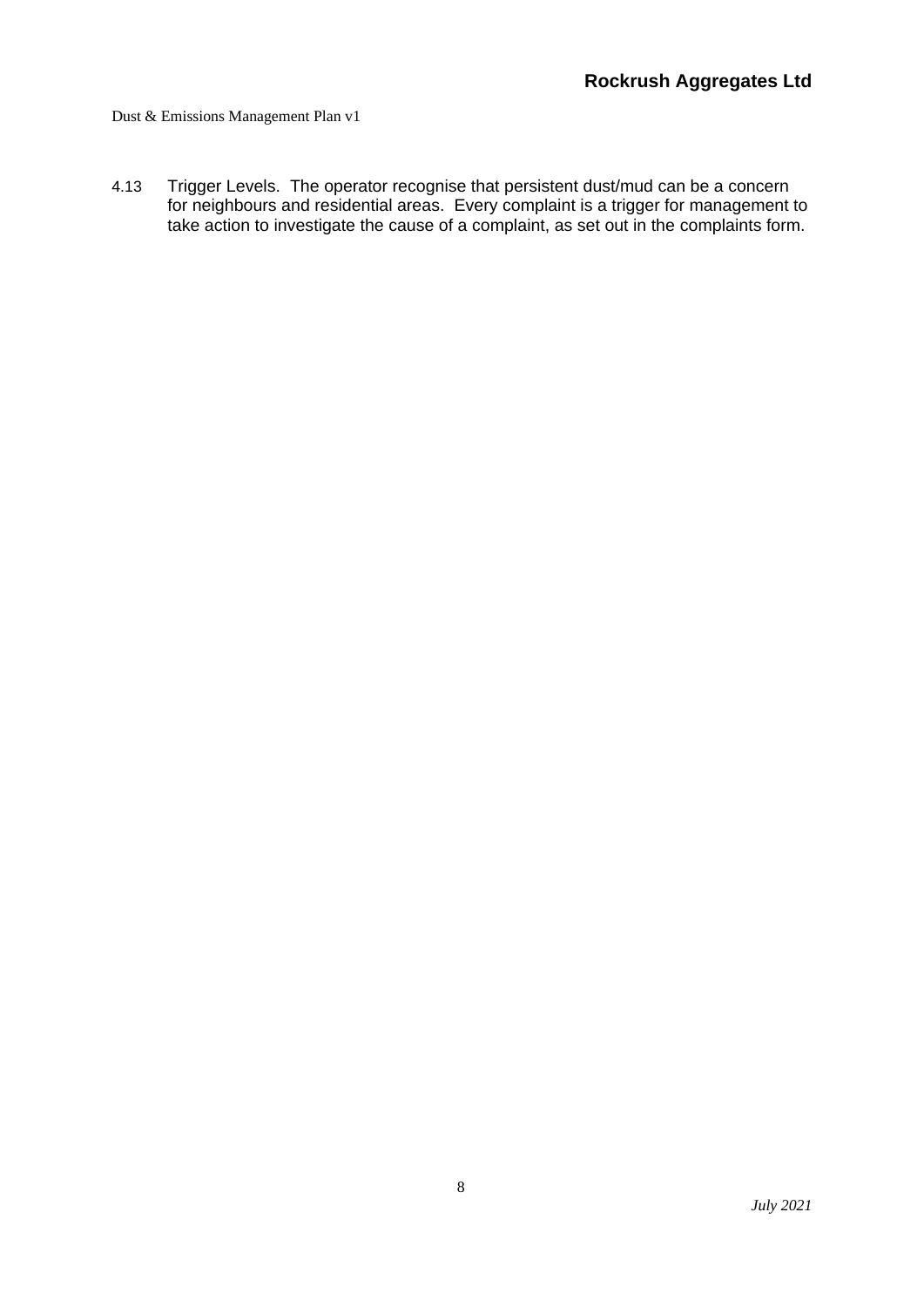#### **Incidents and Emergencies**

- <span id="page-9-0"></span>4.14 This section of the DEMP relates to potential incidents or emergencies which may impact on the ability of Rockrush Aggregates Ltd Limited to control emissions from its site.
- 4.15 Potential incidents which may impact on mud/dust are outlined as follows:

| <b>Potential Incident</b>                                                                                                         | <b>Actions</b>                                                                                                                                                                                                                                                                                                                                               |  |  |  |
|-----------------------------------------------------------------------------------------------------------------------------------|--------------------------------------------------------------------------------------------------------------------------------------------------------------------------------------------------------------------------------------------------------------------------------------------------------------------------------------------------------------|--|--|--|
| Delivery of material which<br>meets the requirements of<br>the permit but which is<br>unexpectedly awkward to<br>handle and dusty | The Site Manager will:<br>• Refuse to accept the material if it is deemed<br>inappropriate for the site.<br>• If the material can be managed on site, an<br>appropriate storage area will be used or a suitable<br>area undercover will be used<br>• Record the incident in the site diary and using the<br>appropriate management system forms and records. |  |  |  |
| High wind/still conditions                                                                                                        | If monitoring detects a problem, the site manager will:<br>Ensure handling is kept to a minimum<br>Record the incident in the site diary and using the<br>appropriate management system forms and records.                                                                                                                                                   |  |  |  |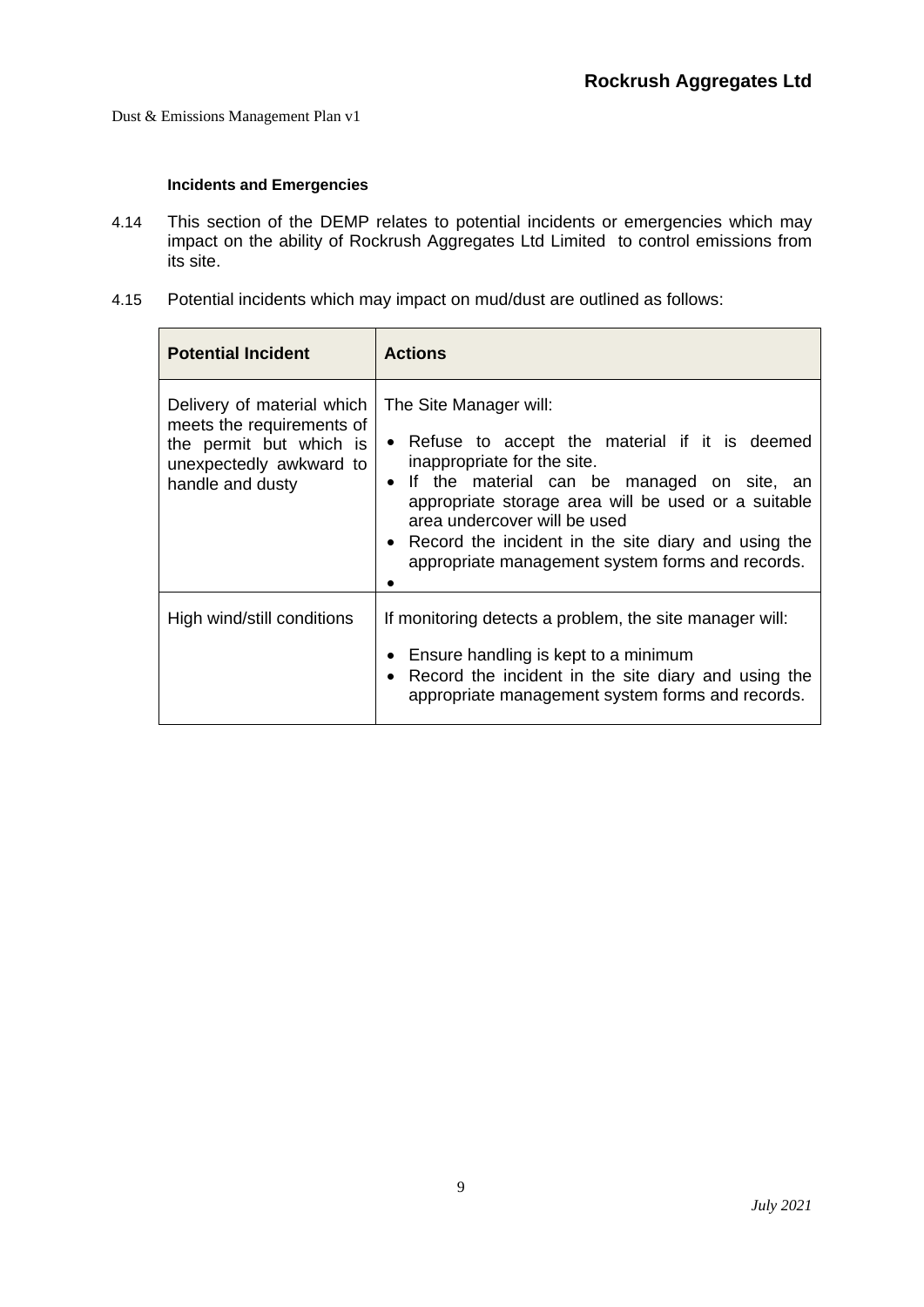# <span id="page-10-0"></span>**APPENDIX-A**

29/06/2021

RockRush Aggregates, MATTSHILL FARM, MATTSHILL LANE, RAINHAM, GILLINGHAM, ME9 ( Q Groundsure 7UY





Mapping contents© Crown copyright and database rights 2021 Ordnance Survey<br>100035207

**Q** Groundsure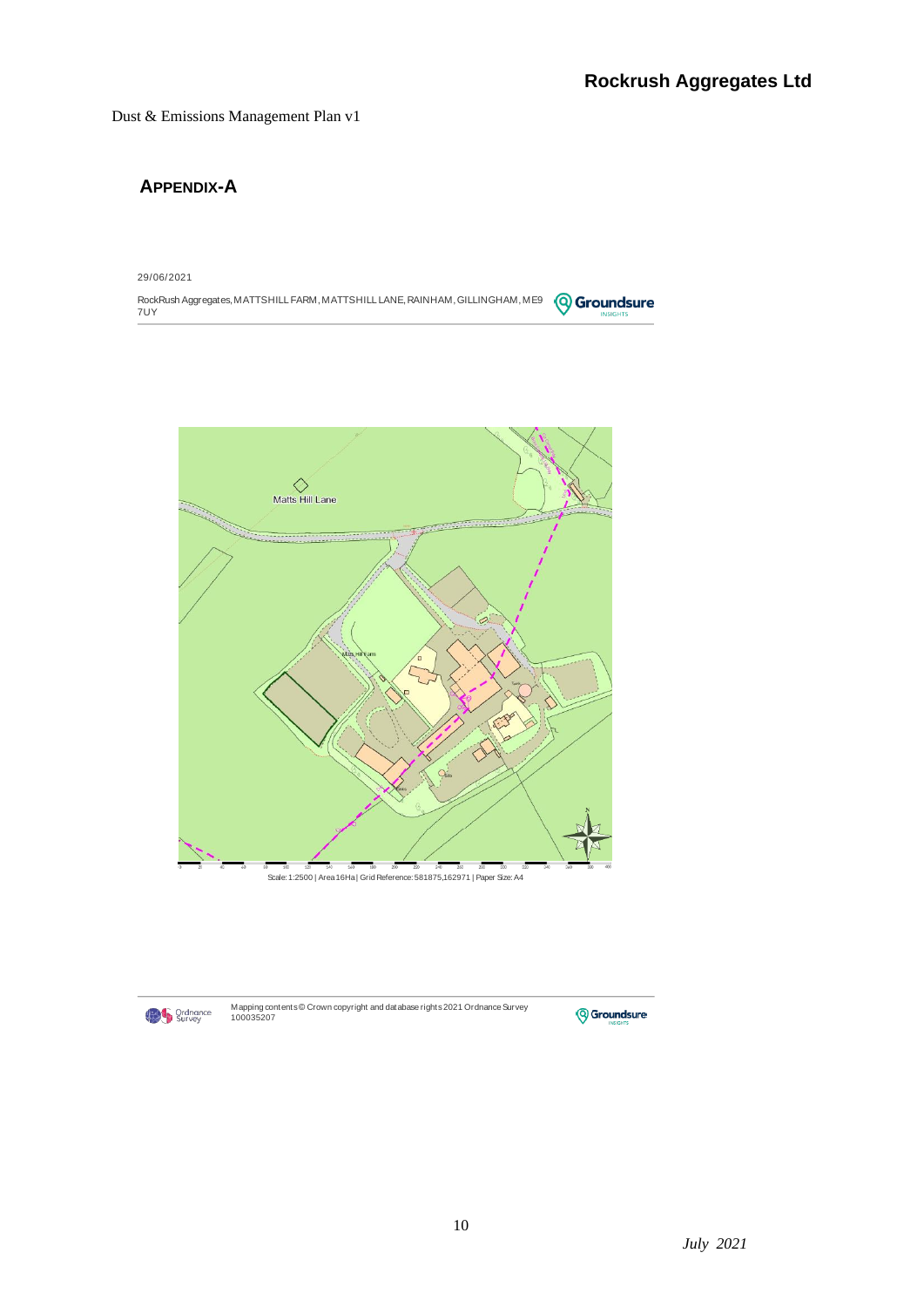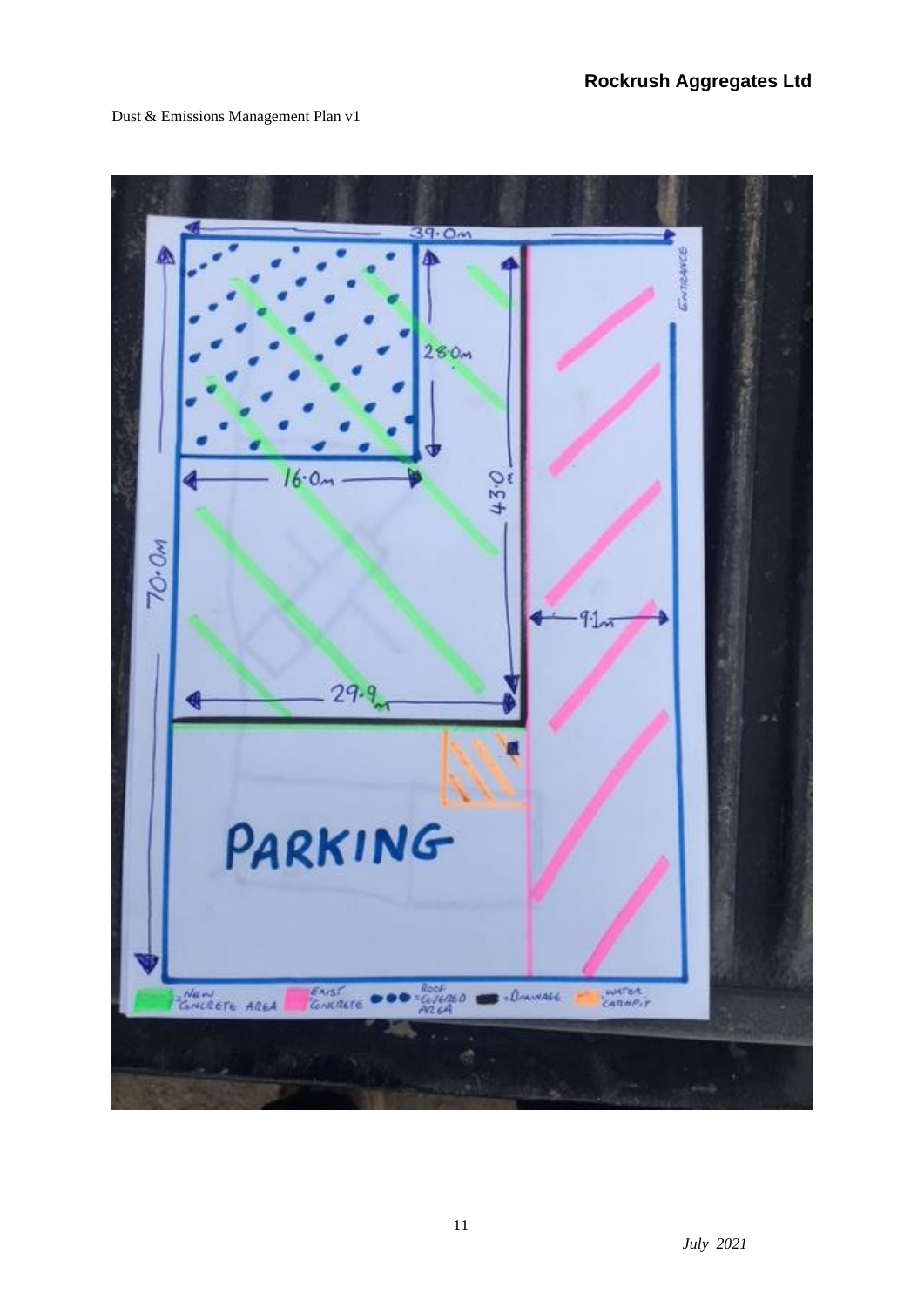# <span id="page-12-0"></span>**APPENDIX B EMISSIONS SURVEY FORM**

| <b>Emissions Survey Recording</b><br><b>Form</b> |  | Reason for<br>Survey                  | Mud/dust detected at boundary? Y/N<br>Complaint Y/N<br>Other |
|--------------------------------------------------|--|---------------------------------------|--------------------------------------------------------------|
| Name of<br>Surveyor                              |  | Job Title                             |                                                              |
| Date                                             |  | <b>Time of Survey</b><br>Start/Finish |                                                              |
| Air Temp. °C                                     |  | <b>Wind Direction</b>                 |                                                              |

# **Survey Results**

| Location | Mud/dust Intensity<br>See Reference Table A | <b>Mud/dust Extent</b><br>See Reference Table B | Description of emission<br>e.g. intermittent, ongoing? |
|----------|---------------------------------------------|-------------------------------------------------|--------------------------------------------------------|
|          |                                             |                                                 |                                                        |
|          |                                             |                                                 |                                                        |
|          |                                             |                                                 |                                                        |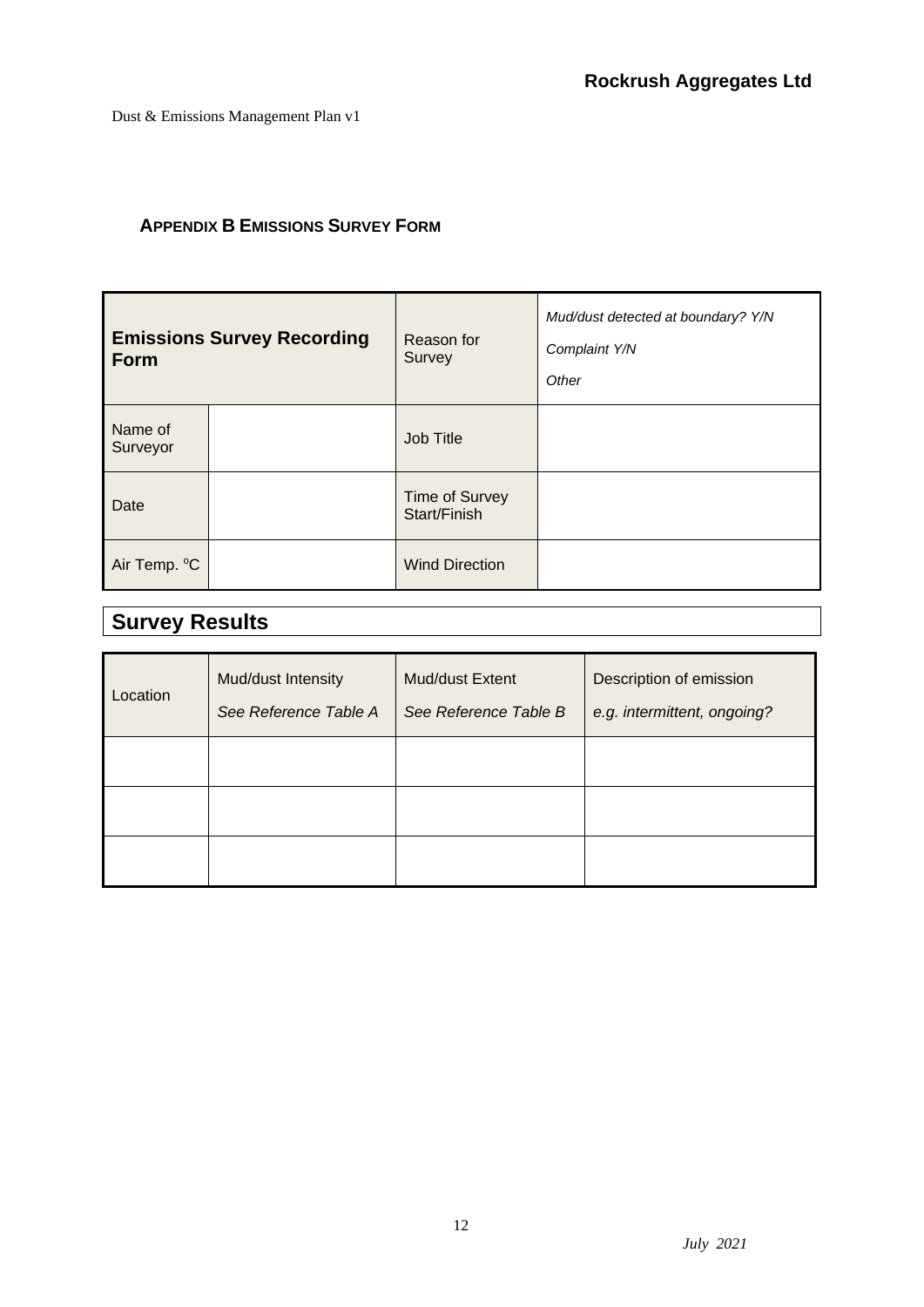# **Reference Table A: Emission Intensity**

| <b>Intensity</b> | <b>Description</b>                                                                 |
|------------------|------------------------------------------------------------------------------------|
|                  | No detectable emissions                                                            |
|                  | Slight dust noticeable (barely detectable, need to stand still and look into wind) |
|                  | Moderate dust (easily detectable while walking, possibly offensive)                |
|                  | High dust levels (bearable, but intrusive and affects eyesight)                    |
|                  | Very high dust/mud                                                                 |

#### **Reference Table B: Emission Extent**

| Extent   | Description                                                                   |
|----------|-------------------------------------------------------------------------------|
|          | Local and not persistent (only detected during brief periods when wind blows) |
|          | Not persistent as above, but detected away from site boundary                 |
|          | Persistent but fairly localised                                               |
| $\Delta$ | Persistent and pervasive up to 50m from site boundary                         |
|          | Persistent and widespread (detected >50m from site boundary)                  |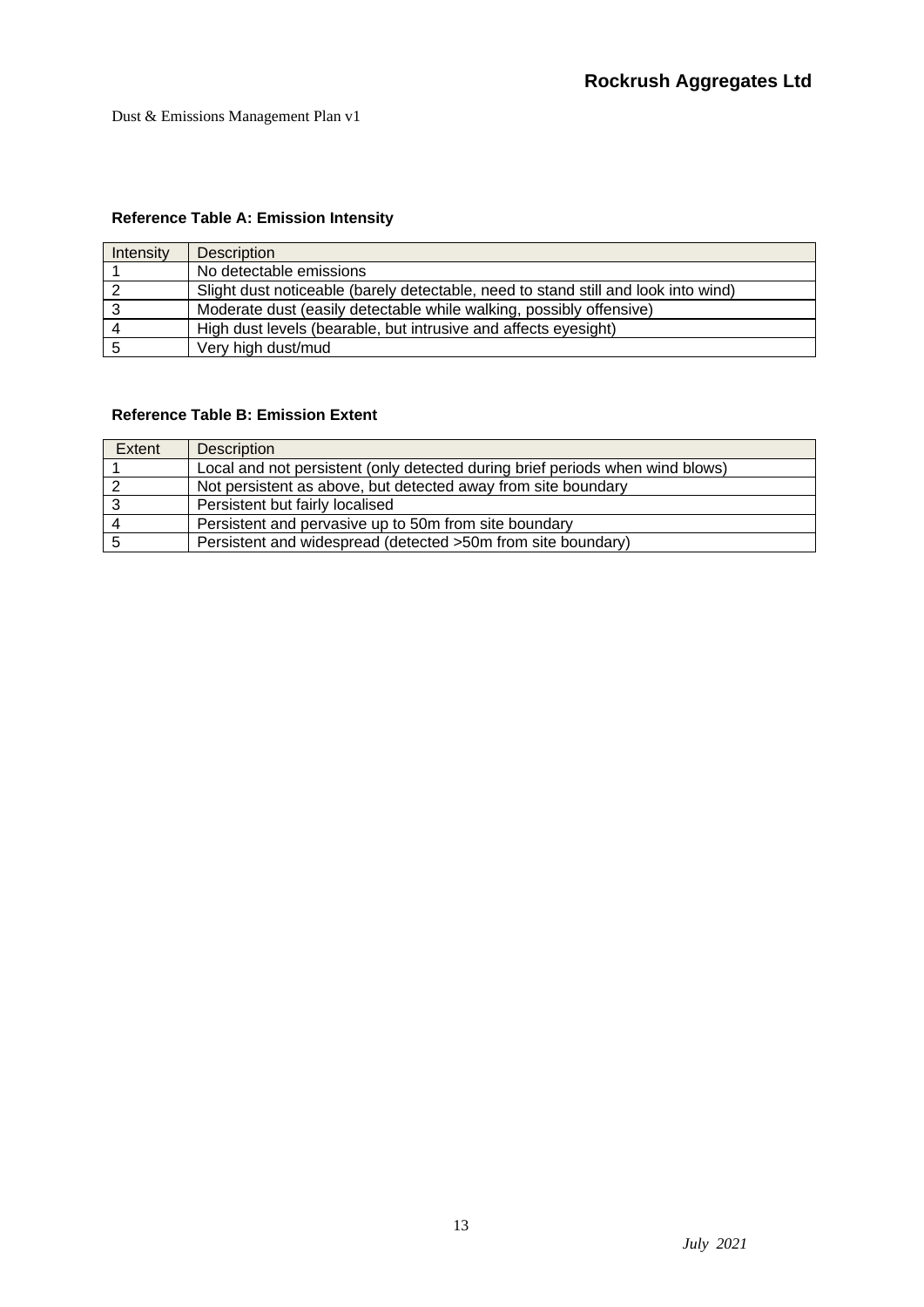## **APPENDIX C EMISSIONS COMPLAINT FORM**

<span id="page-14-0"></span>

| <b>Complainant Details</b>                   |                               |  |  |  |
|----------------------------------------------|-------------------------------|--|--|--|
| <b>of</b><br>Time<br>and<br>Date             |                               |  |  |  |
| Complaint                                    |                               |  |  |  |
| Complainant<br>Name<br>&                     |                               |  |  |  |
| <b>Address</b>                               |                               |  |  |  |
| Complainant<br>Phone                         |                               |  |  |  |
| Number/ Email address                        |                               |  |  |  |
|                                              | <b>Emission Details</b>       |  |  |  |
| Date noticed                                 |                               |  |  |  |
| Time noticed                                 |                               |  |  |  |
| Location of emission (if not                 |                               |  |  |  |
| address above)                               |                               |  |  |  |
| Wind Direction (e.g. From                    |                               |  |  |  |
| South West)                                  |                               |  |  |  |
| <b>Complainants Description of Emission:</b> |                               |  |  |  |
| -What does it look like                      |                               |  |  |  |
| -Intensity (see reference                    |                               |  |  |  |
| Table A, Appendix B)                         |                               |  |  |  |
| Duration - how long was it                   |                               |  |  |  |
| detected for                                 |                               |  |  |  |
| Constant/intermittent in this                |                               |  |  |  |
| period                                       |                               |  |  |  |
| Complainant                                  |                               |  |  |  |
| comments/observations                        |                               |  |  |  |
|                                              | <b>Additional Information</b> |  |  |  |
| Are there other complaints                   |                               |  |  |  |
| from this area?                              |                               |  |  |  |
| Is Rockrush Aggregates Ltd                   |                               |  |  |  |
| the likely source of the                     |                               |  |  |  |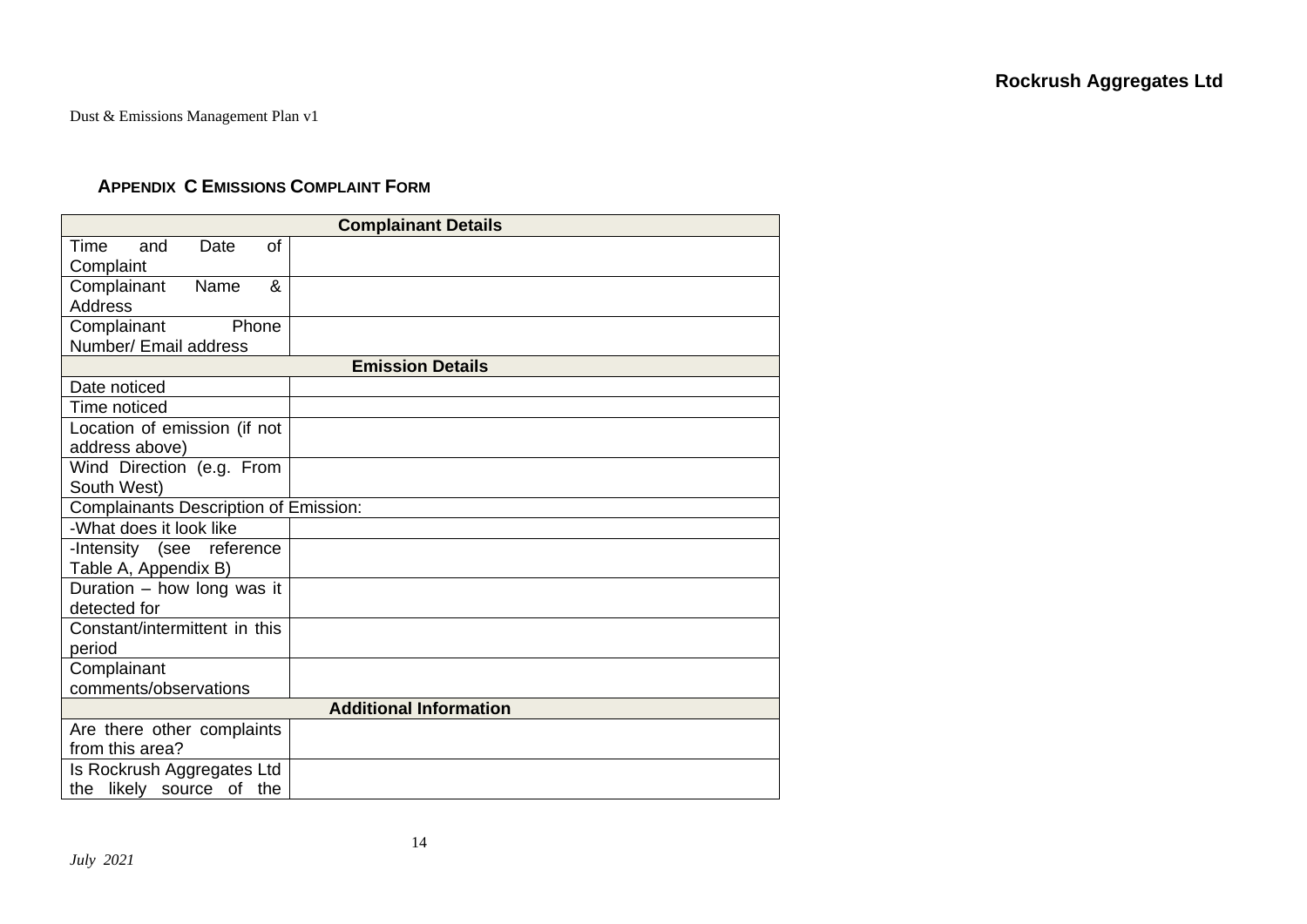| emission?                   |                           |
|-----------------------------|---------------------------|
| What was happening<br>on    |                           |
| site when the emission      |                           |
| occurred?                   |                           |
|                             | <b>Corrective Actions</b> |
| <b>Actions Required</b>     |                           |
| <b>Deadline for Actions</b> |                           |
| Person Responsible<br>for   |                           |
| implementing actions        |                           |
|                             |                           |
| Form completed by           |                           |
| -Name and Role              |                           |
| Date                        |                           |
| Signature                   |                           |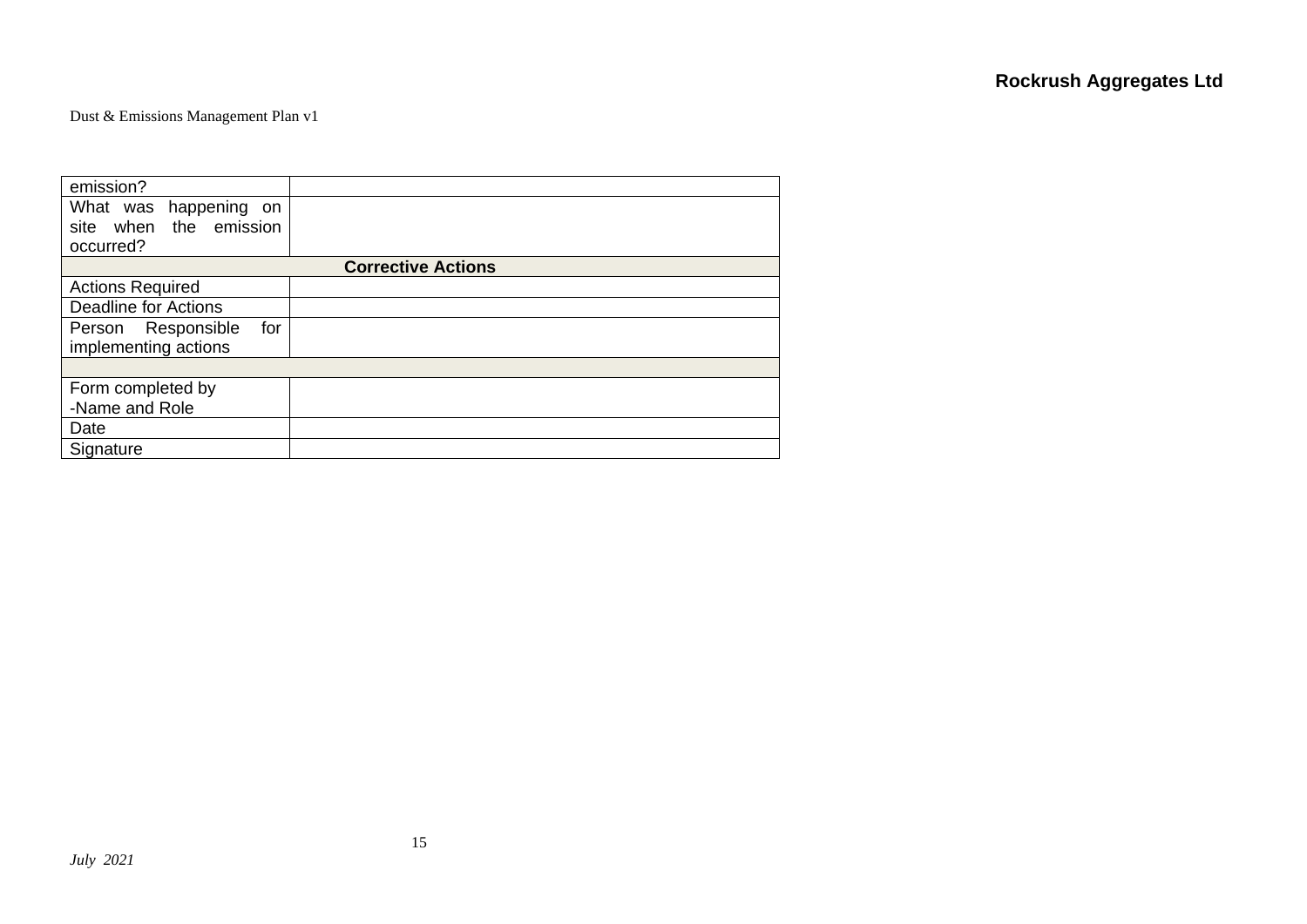# **APPENDIX D SOURCE/PATHWAY/RECEPTOR MODEL**

| <b>Source</b>                                        | <b>Pathway</b>                                                                                         | <b>Receptor</b>                               | <b>Type of impact</b>                                                             | Where relationship can be interrupted                                                                         |
|------------------------------------------------------|--------------------------------------------------------------------------------------------------------|-----------------------------------------------|-----------------------------------------------------------------------------------|---------------------------------------------------------------------------------------------------------------|
| Mud                                                  | Tracking<br>dust<br>on<br>wheels and vehicles,<br>then mud dropping off<br>wheels/vehicles when<br>dry | Residential<br>housing north of<br>site       | soiling,<br>Visual<br>also<br>consequent resuspension<br>as airborne particulates | Remove mud before vehicles leave site by wheel<br>washing. Need for a road sweeper to be on site every<br>day |
| Dust                                                 | Blown off material<br>piles and from vehicle<br>movements                                              | Residential<br>housing to north<br>of site    | Visual dust deposition on<br>vehicles/housing                                     | Cover lorries before leaving site. Bowsers can damp<br>down dust and sprinklers keep dust on the ground       |
| Tipping,<br>storage<br>sorting of<br>and<br>material | Atmospheric<br>dispersion                                                                              | Residential<br>housing to north<br>of site    | Visual dust deposition on<br>vehicles/housing                                     | Minimise dust emissions by handling in<br>low wind<br>conditions and damping. Sheet vehicles.                 |
| Dust                                                 | Atmospheric<br>dispersion                                                                              | Residential<br>housing to north<br>of site    | Wind<br>direction<br>predominantly<br>towards<br>residents                        | Minimise dust emissions by handling in<br>low wind<br>conditions and damping. Sheet vehicles.                 |
| Vehicle<br>exhaust<br>emissions                      | Atmospheric<br>dispersion                                                                              | Residential<br>housing/to<br>north<br>of site | Airborne particulates                                                             | Regulatory controls and best-practice<br>maintenance<br>measures to minimise source strength                  |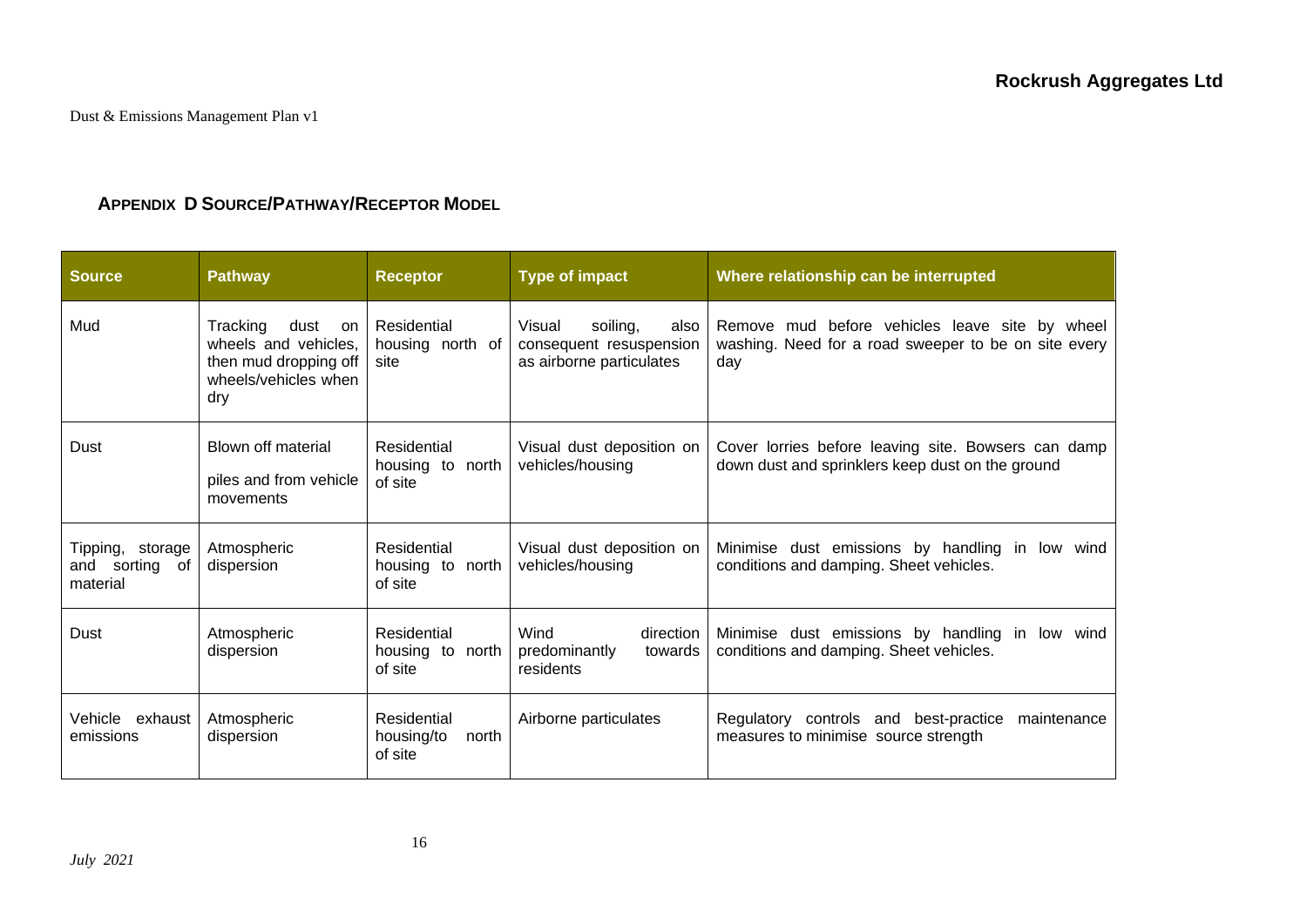| Non-road<br>qoing<br>machinery<br>exhaust<br>emissions | Atmospheric<br>dispersion | Residential<br>housing to north<br>of site | Airborne particulates | and best-practice maintenance<br>controls<br>Regulatory<br>measures to minimise source strength |
|--------------------------------------------------------|---------------------------|--------------------------------------------|-----------------------|-------------------------------------------------------------------------------------------------|
|--------------------------------------------------------|---------------------------|--------------------------------------------|-----------------------|-------------------------------------------------------------------------------------------------|